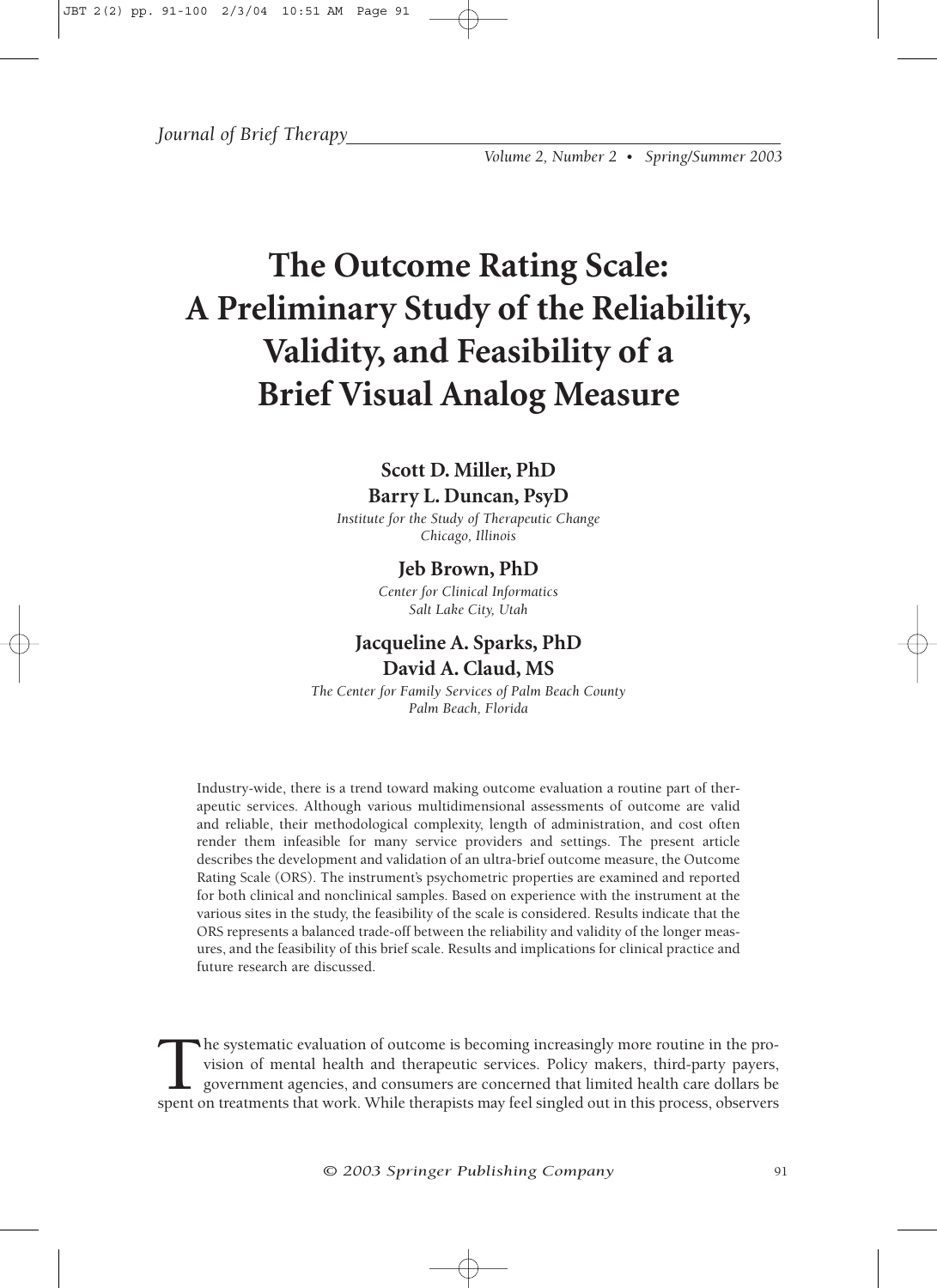note that interest in outcome is not specific to mental health, but rather is part of a worldwide trend (Andrews, 1995; Humphreys, 1996; Lambert, Okiishi, Finch, & Johnson, 1998; Sanderson, Riley, & Eshun, 1997). As researchers Brown, Dreis, and Nace (1999) point out:

*In the emerging environment, the outcome of the service rather than the service itself is the product that providers and payers have to market and sell. Those unable to systematically evaluate the outcome of treatment will have nothing to sell to purchasers of healthcare services. (p. 393)*

Presently, a variety of approaches exist for evaluating the outcome of psychotherapy. Most such efforts draw on well-established measures, both clinician and client rated, as well as observer ratings, physiological indices, and environmental information (Lambert, Ogles, & Masters, 1992). While these multidimensional assessments of outcome are valid and reliable, their methodological complexity, length of administration, and cost often render them infeasible for many service providers and settings. The average clinician's caseload is already overloaded with paperwork or other nondirect service-related activities (e.g., phone calls, team meetings, treatment planning, progress notes, and so on [Duncan & Miller, 2000]). Brown and colleagues (1999), for example, found that the majority of clinicians did not consider any measure or combination of measures that took more than 5 minutes to complete, score, and interpret practical. As a result, a strong argument can be made for adopting measures that are brief in addition to being reliable and valid.

In addition to responding to funding source requirements and consumer demand, recent studies have explored how outcome evaluations can be used on an ongoing basis both to inform clinical decision making and enhance treatment effects. A growing body of research indicates, for example, that the client's subjective experience of change early in the treatment process is one of the better predictors of treatment outcome (Duncan & Miller, 2000; Howard, Moras, Martinovich, & Lutz, 1996; Lambert & Bergin, 1994). In two studies, Lambert and colleagues (2001) and Whipple and colleagues (2003) found that incorporating outcome information into therapy resulted in a 65% improvement in the success of cases most at risk for a negative or null outcome. In another study of over 3,000 cases at a single agency, ongoing use of outcome information over 1 calendar year resulted in a 150% improvement in overall effectiveness (Miller, Duncan, Brown, Sorrell, & Chalk, 2003).

The present article describes the development and validation of an ultra-brief outcome measure, the Outcome Rating Scale (ORS; Miller & Duncan, 2000; see Appendix). The instrument's psychometric properties are examined and reported for both clinical and nonclinical samples. Based on experience with the instrument at the various sites in the study, the feasibility of the scale is considered. Results and implications for clinical practice and future research are discussed.

# **METHODS**

## **Development of the Outcome Rating Scale (ORS)**

The ORS was developed as a brief alternative to the Outcome Questionnaire 45.2 (Lambert, Hansen, et al., 1996). The first two authors were familiar with the latter instrument, having used it in their own practices, as well as in research and consultation with numerous mental health agencies and a number of third-party payers. In virtually all instances, complaints regarding the length of time needed to complete the longer measure, as well as the size of the print, and content of the questions were quick to surface among clinicians and clients. In spite of the availability of computerized and telephonic versions, as well as the possibility of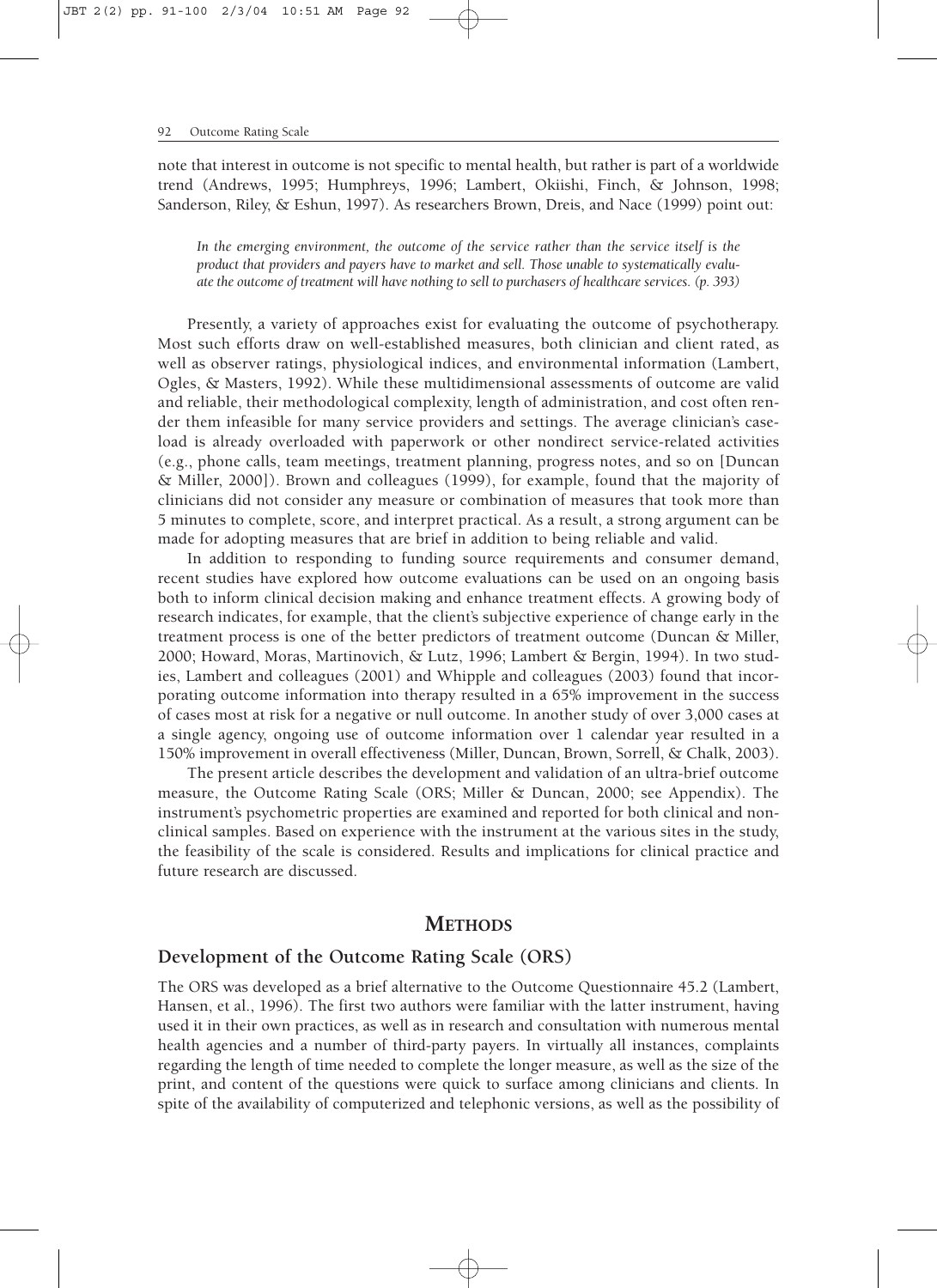JBT 2(2) pp. 91-100 2/3/04 10:51 AM Page 93

intermittent rather than consistent use of the scale from session to session, problems with administration persisted. In busy clinics, for example, a single client showing up late could wreak havoc with the schedule. Use of the instrument in emerging telephonic and Internetbased services was deemed impossible for similar reasons.

The specific items on the ORS were adapted from the three areas of client functioning assessed by the OQ-45.2; specifically, individual, relational, and social. Changes in these three areas are widely considered to be valid indicators of successful treatment outcome (Kazdin, 1994; Lambert, Burlingame, et al., 1996; Lambert & Hill, 1994).

Research has demonstrated the reliability and validity of ultra-brief visual analog scales in several areas including: assessment and management of pain (see Ger, Ho, Sun, Wang, & Cleeland, 1999; Radbruch et al., 1999; Zalon, 1999); perceived quality of care (see Arneill & Devlin, 2002); psychoeducation (see Dannon, Iancu, & Grunhaus, 2002); health states preferences (Torrance, Feeny, & Furlong, 2001); and even the assessment of change in response to medical treatments (see Grunhaus, Dolberg, Polak, & Dannon, 2002). In addition to their brevity, ease of administration, and scoring, such scales frequently enjoy face validity with clients typically missing from longer and more technical measures that seem distant from the client's experience. With regard to the specific items on the ORS, the three areas of client functioning were simply translated into visual analog format, with instructions to place a hash mark on the corresponding 10 cm line, with low estimates to the left and high to the right.

#### **Participants**

Participants in this study were recruited from one clinical and one non-clinical population.

*Nonclinical Group.* The nonclinical group consisted of 86 participants made up of graduate masters-level students ( $n = 78$ ), therapists and staff ( $n = 9$ ) working at a community family service agency (CFS). 1Members of this group were either part-time or full-time residents from South Florida communities who ranged in age from 22 to 65, and were of mixed gender, socioeconomic, and ethnic backgrounds.

*Clinical Group.* Clinical data were collected from clients at the CFS (*n* = 435). CFS clients were enrolled in traditional office-based counseling and came to the agency presenting a typical range of initial difficulties.Among this sample were clients entering the program as employee assistance program (EAP) referrals. The CFS client sample was limited to adults aged 18 and above who had received a minimum of three clinical sessions and a maximum of 10 clinical sessions. This parameter was based on previous studies indicating that change in therapy is likely to occur after the completion of three sessions, with diminishing rates of change beyond 10 (Brown et al., 1999; Howard et al., 1986). Clients from the agency's substance abuse recovery program were excluded. Since substance abuse clients, in general, were mandated, outcome measurements might reflect concerns other than actual progress in counseling (e.g., referral issues) (see Lambert, Burlingame, et al., 1996).

#### **Measures**

*The Outcome Questionnaire 45.2.* The OQ-45.2 is a 45-item self-report scale designed for repeated measurement of client functioning through the course of therapy and at termination. The measure has high internal consistency (.93) and test-retest reliability (.84). Moderate to high validity coefficients have been reported between the scale and other wellestablished measures of depression, anxiety, and global adjustment, for example, the SCL-90- R, Zung Depression and Anxiety Scales, Beck Depression Inventory, and Taylor Manifest Anxiety Scale (Lambert, Hansen, et al., 1996). Factor analysis of the OQ-45.2 failed to support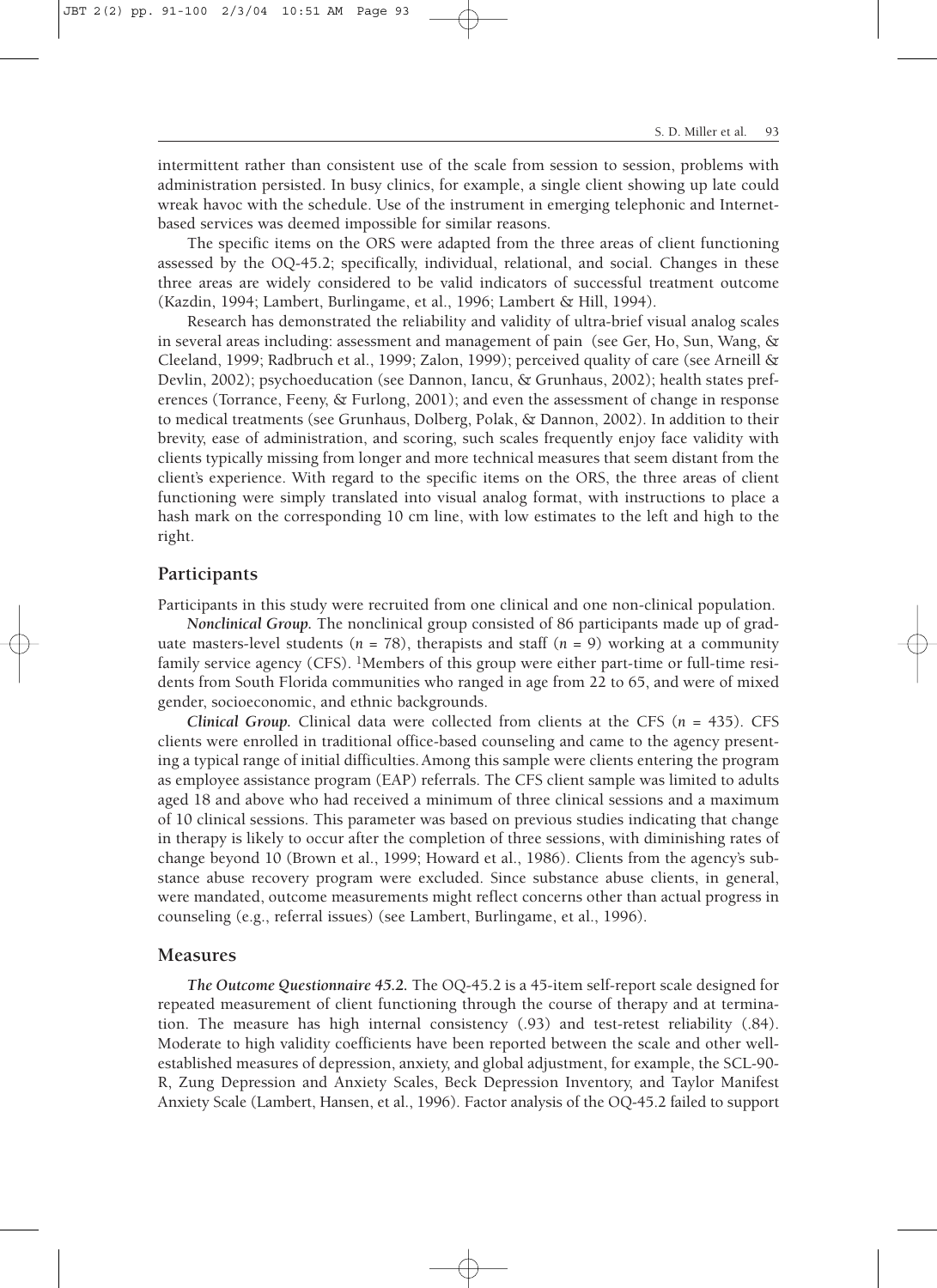construct validity for the three subscales (individual, interpersonal, and social role functioning). The research indicates that most of the variance can be accounted for on a single dimension: distress (Mueller, Lambert, & Burlingame, 1998).

With increasing frequency, the OQ-45.2 is being used in psychotherapy outcome research. The instrument has proven particularly useful in documenting the effect of interventions due to therapy as it has been shown to be sensitive to change in a treated population while remaining stable in a nontreated population (Lambert, Burlingame, et al., 1996). Two studies have further documented the scale's ability to identify and improve the chances of success in cases at risk for a negative or null outcome (Lambert et al., 2001; Whipple et al., 2003).

## **Procedure**

*Nonclinical Group.* Participants in the nonclinical group received four concurrent administrations of the ORS and OQ -45.2 measures over a period ranging from 10 days to 5 weeks. Six graduate students in the sample were tested in a classroom setting, with a proctor administering the instruments. They were retested 1 to 3 weeks following the initial testing period for an additional three to four concurrent tests. One subject student completed only the first administration and therefore was excluded from the analysis. Therapist and staff participants completed the ORS and OQ -45.2 either at home or in their offices. The four test-retest administrations were separated by 1 day to 2 weeks.

*Clinical Group.* At the CFS, therapists or the staff receptionist collected ORS data from the clinical sample. The measure was introduced as a means of determining and improving therapy outcome. Administration of the ORS was part of standard agency policy. Only first and last (pre- and post-) ORS test scores were entered into the agency database. Pre- and post-ORS data were collected for those cases closed from February 2002 through February 2003. Cases where either an initial or final ORS score was missing were excluded from the sample. A total sample of 435 adults between the ages of 18 and 83 were available for analysis.

## **RESULTS**

### **Normative Data**

Table 1 displays the means and standard deviations for the nonclinical and clinical samples. As expected, a two-tailed *t*-test comparing initial ORS scores for the nonclinical and clinical samples was highly significant (*p* < .00001).

For the nonclinical sample, the mean OQ-45.2 score was comparable to that reported in the test manual for the large community normative sample of the measure (Lambert, Hansen, et al., 1996). This lends support to the premise that the nonclinical sample in this study, though relatively small, was similar. As in the case of the normative sample reported for the OQ-45.2 (Lambert, Burlingame, et al., 1996), age and sex differences in scores in the nonclinical sample proved to be nonsignificant. For this reason, sex and age specific norms are not broken out here.

|             | п   | Instrument | М    |      |
|-------------|-----|------------|------|------|
| Nonclinical | 86  | ORS        | 28.0 | 6.8  |
|             |     | OQ-45      | 46.6 | 16.2 |
| Clinical    | 435 | ORS        | 19.6 |      |

**TABLE 1. COMPARISON OF CLINICAL AND NONCLINICAL SAMPLES**

Two-tailed *t*-test comparison of ORS scores for nonclinical and clinical samples.  $p < .0001$ .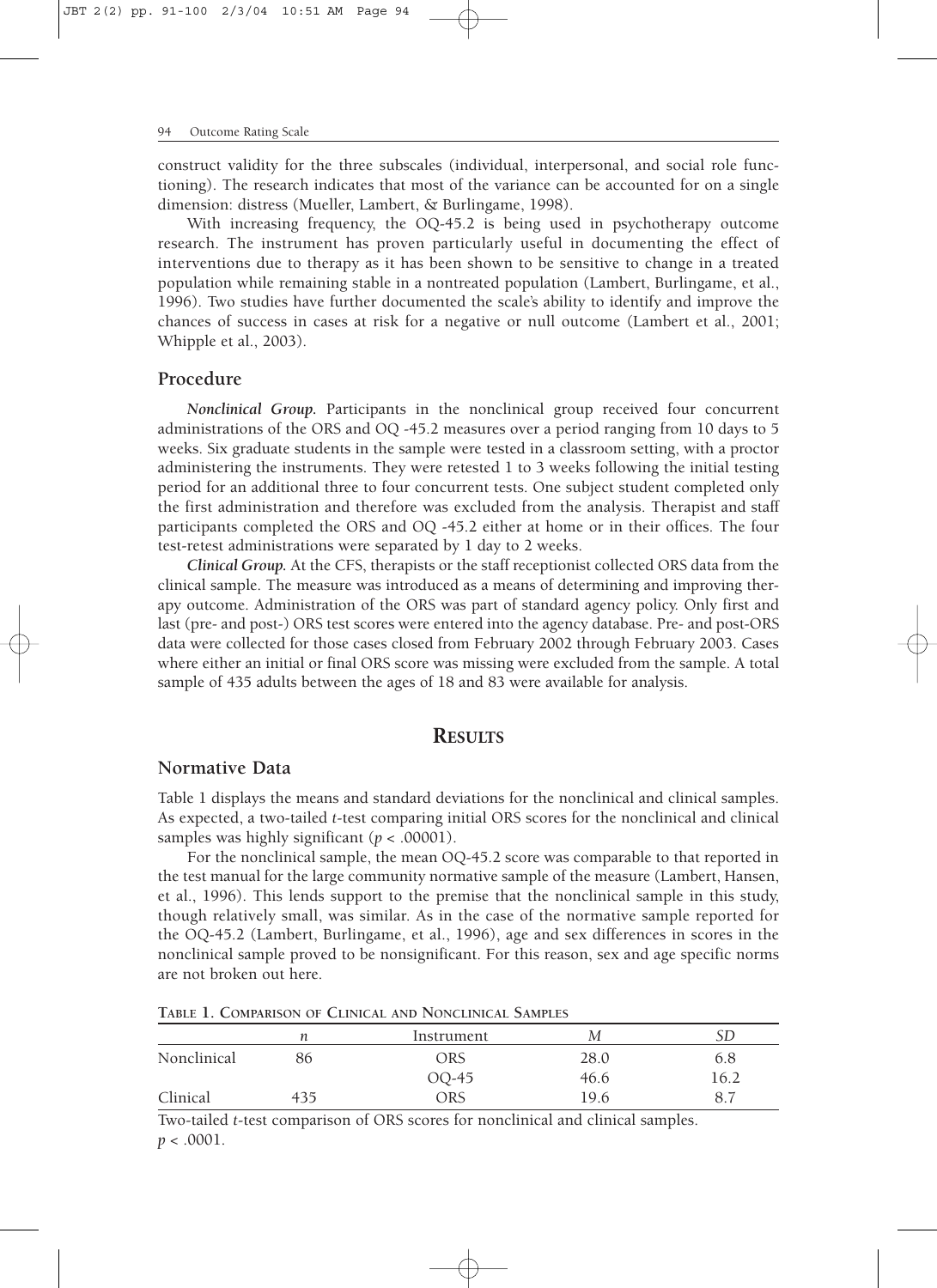For the clinical sample, significant differences in intake scores were found between men and women ( $p < .001$ ). Table 2 displays the means and standard deviations of the ORS scores broken out by sex.

## **Reliability of the ORS**

JBT 2(2) pp. 91-100 2/3/04 10:51 AM Page 95

Both test-retest and internal consistency reliability were evaluated using the nonclinical sample  $(N = 86)$ . Cronbach's coefficient alpha was calculated as the estimate of internal consistency. Coefficient alpha ranged from .87 at the first administration to .96 at the third and fourth administration. Coefficient alpha for all administrations (*N* = 336) was .93.

Coefficient alpha (.93) for the ORS compared favorably with that reported for the OQ-45.2. As a rule, one would expect a measure with only four items to have a lower reliability than a measure consisting of 45 items. This high degree of internal consistency reflects the fact that the four items correlate quite highly with one another, indicating that the measure perhaps can best be thought of as a global measure of distress rather than one possessing subscales for separate dimensions.

An estimate of test-retest reliability was obtained by correlating the test scores at the first administration with those at each subsequent administration. Table 3 presents the test-retest correlations for the ORS and OQ-45. As would be expected from an ultra-brief measure, the rest-retest reliability was significantly lower than the OQ-45. However, interpretation of test-retest reliability in a measure meant to be sensitive to change can be difficult. For example, the lower correlations could be due to the measure being more sensitive to small changes in the individual's global sense of well-being.

#### **Validity of the ORS**

**TABLE 3. TEST-RETEST CORRELATIONS**

*Concurrent Validity.* Concurrent validity was computed using Pearson product-moment correlations (Cohen & Cohen, 1983) between the ORS total score and OQ-45.2 total score, as well as subscale scores on the nonclinical sample. Table 4 displays the correlation coefficients at each administration. In order to explore the relationship between ORS items and OQ-45.2 subscales, the data from all four administrations were combined to create a sample

|         |     | TABLE 2, COMPARISON OF IMALES AND FEMALES IN CLINICAL SAMPLE |  |
|---------|-----|--------------------------------------------------------------|--|
|         |     |                                                              |  |
| Males   | 157 | 22.3                                                         |  |
| Females |     | 18 Q                                                         |  |

**TABLE 2. COMPARISON OF MALES AND FEMALES IN CLINICAL SAMPLE**

Two-tailed *t*-test comparison of ORS scores male and females in clinical sample. *p* < .001.

|         | THE J. LET KEILT COMMETING                                     |            |            |     |  |  |
|---------|----------------------------------------------------------------|------------|------------|-----|--|--|
|         | 2nd Administration<br>3rd Administration<br>4th Administration |            |            |     |  |  |
|         | $(n = 86)$                                                     | $(n = 86)$ | $(n = 77)$ |     |  |  |
| ORS     | 66                                                             | .58        | .49        | .93 |  |  |
| OQ-45.2 |                                                                |            | 74         | .93 |  |  |

|  |  |  |  |  | TABLE 4. ORS AND Q-45.2 COEFFICIENT OF CORRELATIONS |
|--|--|--|--|--|-----------------------------------------------------|
|--|--|--|--|--|-----------------------------------------------------|

| 1st Administration | 2nd Administration | 3rd Administration | 4th Administration |
|--------------------|--------------------|--------------------|--------------------|
| $(n = 86)$         | $(n = 86)$         | $(n = 86)$         | $(n = 77)$         |
| 69                 |                    | -54                | .56                |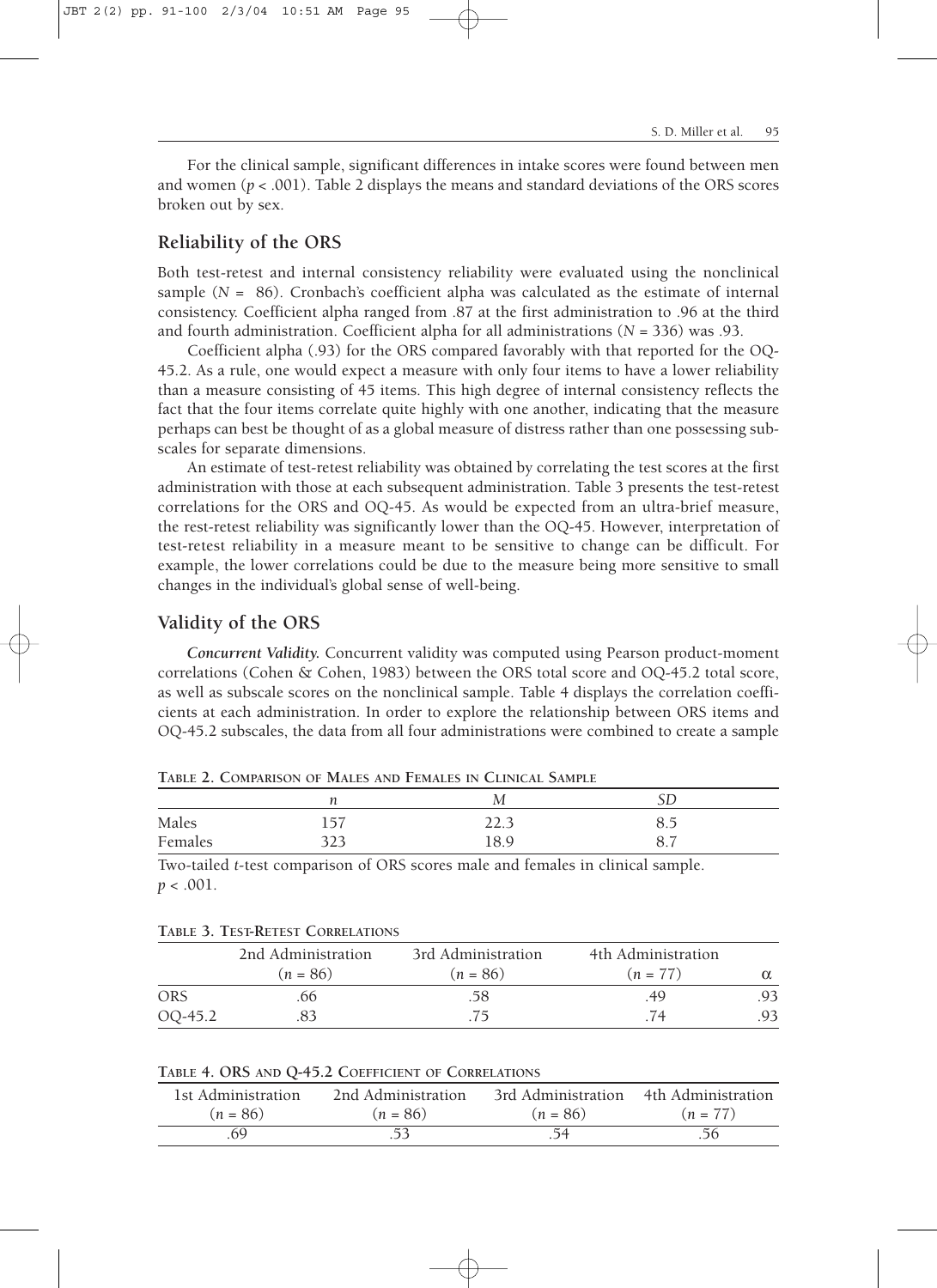of 335 paired administrations for the 86 subjects. Table 5 displays the correlation coefficients between the items of the ORS and the subscales of the OQ-45.2, as well as the correlations with the total scores.

An inspection of Table 5 reveals a consistent pattern of moderately strong correlations between the ORS items and the OQ-45.2 subscales, as well as total scores. However, there is little evidence that specific items correlate significantly more with specific subscales on the OQ-45. In all cases, the individual items on the ORS correlated more highly with the OQ-45.2 total score than any of the OQ-45.2 subscales.

The overall correlation between the ORS and OQ-45.2 total scores is .59—a moderate indication of concurrent validity. Here again, the ultra-brief nature of the ORS and the novel analog scoring method may be responsible. Indeed, though modeled on the OQ, it is not reasonable to expect very high coefficients of correlation between the two measures given the shorter nature of the ORS. Nonetheless, the correlation is respectable and does provide evidence that the ORS is an ultra-brief alternative for assessing global subjective distress similar to that measured by the full-scale score on the OQ-45.2.

*Sensitivity to Change.* If valid, the ORS should reflect change following psychotherapy interventions, but remain stable in an untreated population (Lambert & Bergin, 1994). Therefore, it was expected that ORS scores in the clinical sample would increase while those in the nonclinical sample would vary only minimally from a pre- and posttest. Such a finding would provide some evidence of construct validity for the instrument.

CFS clinical sample posttest data were gathered at session 10. For purposes of comparison, change scores were calculated for the 77 individuals in the nonclinical sample that had a total of four administrations of the ORS. Change was determined by comparing the total score at first administration to that of the final administration.

A *t*-test for correlated samples tested the hypothesis that ORS scores would increase following therapy intervention. As expected, the *t*-test between the mean of the client pretest total scores and their posttest total scores revealed statistically significant improvement. Conversely, a *t*-test between mean pre- and post-ORS test scores from the nonclinical sample proved nonsignificant. Therefore, the ORS was sensitive to change in those clients receiving psychotherapy intervention and relatively stable for those not receiving intervention. These data are presented in Table 6.

|                   | OQ-45 Subjective | 00-45.2       | OQ-45.2     | OQ-45.2 |
|-------------------|------------------|---------------|-------------|---------|
|                   | <b>Distress</b>  | Interpersonal | Social Role | Total   |
| ORS individual    | .53              | .50           | .4 I        | .56     |
| ORS interpersonal | .46              | .58           | .35         | .53     |
| ORS social role   | .42              | .46           | .34         | .47     |
| ORS overall       | .55              | .54           | .42         | .59     |
| ORS total         | .54              | .57           | 41          | .59     |

**TABLE 5. COEFFICIENTS OF CORRELATION BETWEEN ORS ITEMS AND OQ-45.2 SUBSCALES**

**TABLE 6. PRE-POST CHANGE FOR NONCLINICAL AND CLINICAL SAMPLES**

|             |     | Pretest M | Posttest M | Two-Tailed t-Test   |
|-------------|-----|-----------|------------|---------------------|
|             |     | (SD)      | (SD)       | Pre-Post Comparison |
| Nonclinical |     | 27.9(6.8) | 29.4(7.0)  | p > 1               |
| Clinical    | 435 | 19.6(8.7) | 25.7(8.7)  | p > .00001          |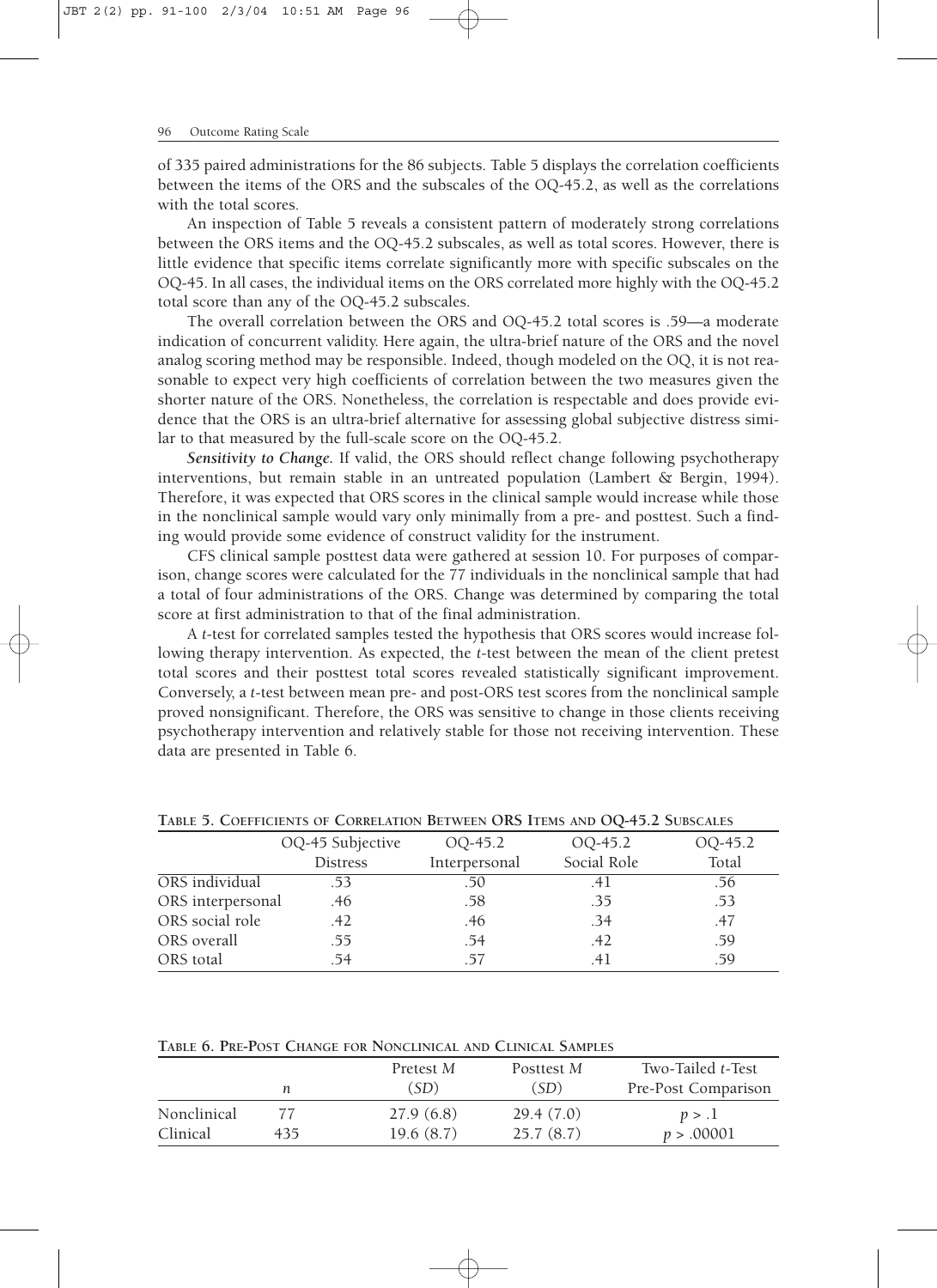JBT 2(2) pp. 91-100 2/3/04 10:51 AM Page 97

*Ability to Discriminate Between Client and Nonclient Samples.* Comparing pretest scores for the clinical and nonclinical groups also can be used to provide evidence of construct validity. Were the ORS able to accurately discriminate between the two samples, initial scores would be expected to be significantly lower for the clinical group. The results presented in Table 1 confirm that this is the case.

## **Feasibility of the ORS**

Feasibility of an outcome instrument involves the likelihood that the instrument, in fact, will be used. In clinical settings, feasibility is the degree to which an instrument can be explained, completed, and interpreted quickly and easily. If outcome measures do not meet the time demands of actual clinical practice, they may be met with resistance by staff and clients alike. In addition, measures that are difficult to score or appear irrelevant to clients and therapists are less likely to be used.

Examining compliance rates over time in clinical sites with similar clients and mandates can be used to assess the feasibility of the ORS. Table 7 shows that at CFS, a compliance rate of 86% was achieved at the end of one year. Implementation of the OQ-45.2 in a similar outpatient setting had markedly different results. Utilization data were obtained from Family Therapy Associates (FTA) at Nova Southeastern University from June 1998 to June 1999. During that time period, a pilot study examining the effectiveness of incorporating client feedback in therapy was conducted using the OQ-45.2. FTA is a community mental health agency very similar in nature and scope to CFS. While FTA therapists were not mandated to utilize the outcome instrument, they were part of an ongoing research team and compliance was expected. Therapists were masters and doctoral students with close supervision and support provided throughout the research project. In spite of ongoing training and encouragement, however, use of the OQ dropped at 6 months and finished the year at 25%.

#### **DISCUSSION**

This article reports on the development of an ultra-brief outcome scale. The ORS was designed for use by clinicians to assess change in clients following psychological intervention. Although a short measure cannot be expected to achieve the same precision or depth of information as a longer measure like the OQ-45.2, this study found that the ORS has adequate validity, solid reliability, and high feasibility.

Using a nonclinical sample, results demonstrated that the ORS possesses moderate stability, as reflected by the test-retest coefficients. Future research should focus on the stability of the ORS with clinical samples prior to clients undergoing therapy and over longer periods of time with normal controls. The internal consistency for the nonclinical sample was very high for the overall ORS, as well as for the subscale scores. The high intercorrelations among the subscale scores suggest a single underlying factor, not unlike the single underlying factor of distress associated with the OQ-45.2.

The nonclinical sample also was used to assess the validity of the ORS. Although not as strong as hoped, the overall correlation with the OQ demonstrated that the ORS is moderately related to this gold standard of self-report scales. Given that 45 items were reduced to four, a .59 indicator of concurrent validity meets expectations. However, a larger and more diverse nonclinical example may have yielded a higher correlation.

**TABLE 7. PERCENTAGE OF COMPLIANCE WITH ORS AND OQ IN COMMUNITY AGENCIES**

|            | 1 Month | 6 Months | 12 Months |
|------------|---------|----------|-----------|
| <b>ORS</b> | 3%      | 61%      | 89%       |
| OQ-45.2    | 33%     | 25%      | 25%       |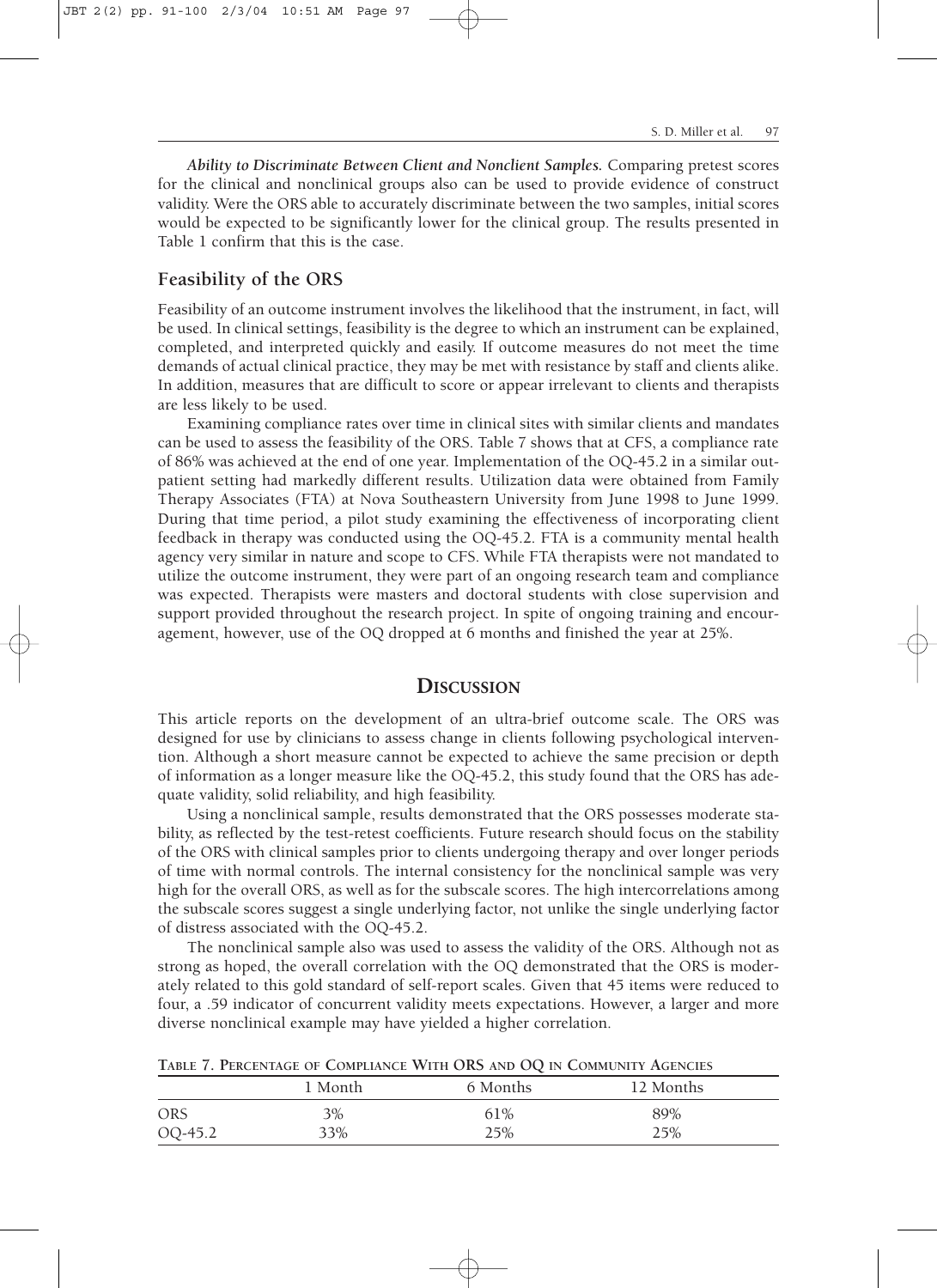Lower ORS scores were anticipated for the clinical sample at first administration. The difference found in the study suggests that the ORS measures what it purports to: psychological distress. Changes in client scores between pre and posttest as compared to the stable scores for the nonclinical sample provide preliminary evidence of construct validity for the ORS. It is curious that females scored significantly lower than males in the clinical sample. No explanation for this difference can be offered at present. Ongoing research is currently examining the issue in greater depth.

Gains in feasibility appear to offset losses in reliability and validity when switching to a shorter measure like the ORS. Higher compliance rates were observed for the ORS in comparison with the OQ. Other anecdotal information collected by the first two authors support these results (i.e., everyday clinicians are far more inclined to use the ORS than the OQ).

One issue that appears to be strongly related to compliance is clinicians' perception of the usefulness of the measure to the therapeutic process. Many therapists see outcome measurement as an encumbrance to the process and an obstacle to forming alliances with clients. In consultation with a number of mental health agencies and third-party payers, the authors have repeatedly heard counselors report that outcome measurement is an "add-on" separate from actual clinical work and relevant only to management and other overseers. In such settings, measures that are easy to integrate into treatment and that have face validity encourage a partnership between the client and therapist for monitoring the effectiveness of services. Accountability becomes a joint endeavor, integral to alliance building, rather than simply more paperwork. Obviously, no matter how reliable and valid the measure, if it is not used, the benefits of outcome management will not be realized, and the benefits are considerable as evidenced by recent studies demonstrating as much as a 150% improvement in clinical outcomes (Miller et al., 2003.).

All the problems typically associated with brief self-report tests (Boulet & Boss, 1991) apply to the ORS; for example, interpretation relies on clients' accurate assessment of their levels of distress and there are no controls for response sets like social desirability. Additionally, the ORS does not measure nor is intended to identify clinical risk factors such as suicide or alcohol or drug use. Future research with more diverse clinical and nonclinical samples is underway and should further identify the strengths and weakness of the measure.

#### **NOTE**

1. The Center for Family Services of Palm Beach County, Inc. is a not-for-profit family services agency serving Palm Beach County of South Florida. The agency provides an array of services including individual and family counseling, substance abuse treatment, sexual abuse and domestic violence treatment, EAP services, homeless assistance/shelter, and a school readiness program.

#### **REFERENCES**

- Andrews, G. (1995). Best practices in implementing outcome management: More science, more art, worldwide. *Behavioral Healthcare Tomorrow, 4*(3), 19–24.
- Arneill, A. B., & Devlin, A. S. (2002). Perceived quality of care: The influence of the waiting room environment. *Journal of Environmental Psychology, 22,* 345–360.
- Boulet, J., & Boss, M. (1991). Reliability and validity of the Brief Symptom Inventory. *Journal of Consulting and Clinical Psychology, 3*(3), 433–437.
- Brown, J., Dreis, S., & Nace, D. (1999). What really makes a difference in psychotherapy outcome? Why does managed care want to know? In M. Hubble, B. Duncan, & S. Miller (Ed.), *The heart and soul of change* (pp. 389–406). Washington, DC: APA Press.
- Cohen, J., & Cohen, T. (1983). *Applied multiple regression/correlation analysis for the behavioral sciences* (2nd ed.). Hillsdale, NJ: Lawrence Erlbaum Associates.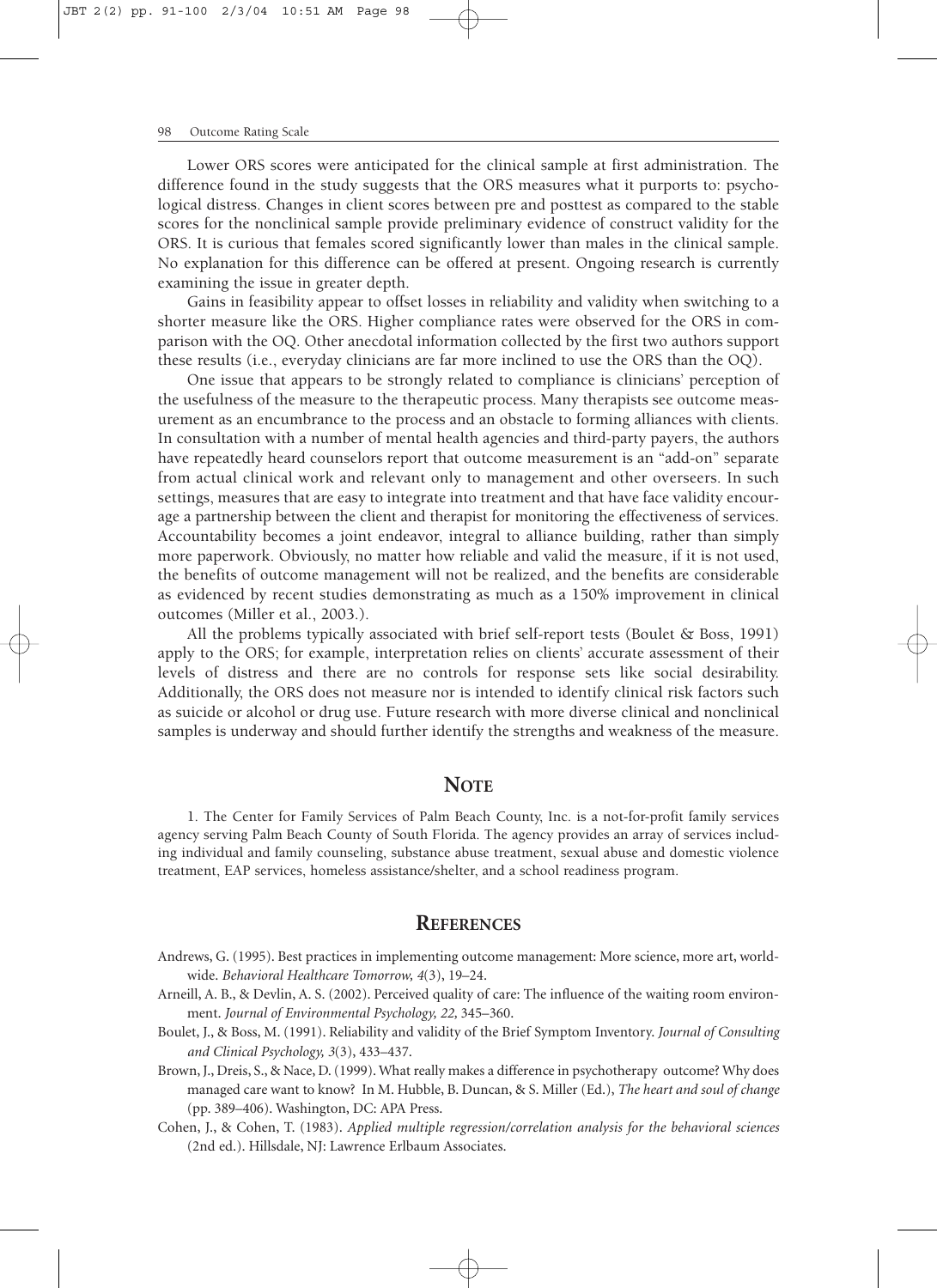- Dannon, P. N., Iancu, I., & Grunhaus, L. (2002). Psychoeducation in panic disorder patients: Effect of a selfinformation booklet in a randomized, masked-rater study. *Depression & Anxiety, 16*(2), 71–76.
- Duncan, B., & Miller, S. (2000). *The heroic client: Doing client directed, outcome informed therapy.* San Francisco: Jossey Bass.
- Ger, L. P., Ho, S. T., Sun, W. Z., Wang, M. S., & Cleeland, C. S. (1999). Validation of the Brief Pain Inventory in a Taiwanese population. *Journal of Pain & Symptom Management, 18*(5), 316–322.
- Howard, K., Moras, K., Brill, P., Martinovich, Z., & Lutz, W. (1996). Evaluation of psychotherapy: Efficacy, effectiveness, and patient progress. *American Psychologist, 51*(10), 1059–1064.
- Grunhaus, L., Dolberg, O. T., Polak, D., & Dannon, P. N. (2002). Monitoring the response to rTMS in depression with visual analog scales. *Human Psychopharmacology Clinical & Experimental, 17*(7), 349–352.
- Humphreys, K. (1996). Clinical psychologists as psychotherapists: History, future, alternatives. *American Psychologist, 51*(3), 190–197.
- Kazdin, A. E. (1994). Methodology, design, and evaluation in psychotherapy research. In A. E. Bergin & S. L. Garfield (Eds.), *Handbook of psychotherapy and behavior change* (pp. 19–71). New York: John Wiley.
- Lambert, M. J., & Bergin, A. E. (1994). The effectiveness of psychotherapy. In A. E. Bergin & S. L. Garfield (Eds.), *Handbook of psychotherapy and behavior change* (pp. 143–189). New York: John Wiley.
- Lambert, M. J., Burlingame, G. M., Umphress, V., Hansen, N. B., Vermeersch, D. A., Clouse, G. C., et al. (1996). The reliability and validity of the Outcome Questionnaire. *Clinical Psychology and Psychotherapy, 3*, 249–258.
- Lambert, M. J., Hansen, N. B., Umphress, V., Lunnen, K., Okiishi, J., Burlingame, et al. (1996). *Administration and scoring manual for the OQ-45.2*. Stevenson, MD: American Professional Credentialing Services.
- Lambert, M. J., & Hills, C. E. (1994). Assessing psychotherapy outcomes and processes. In A. E. Bergin & S. L. Garfield (Eds.), *Handbook of psychotherapy and behavior change* (pp. 72–113). New York: John Wiley.
- Lambert, M. J., Ogles, B., & Masters, K. (1992). Choosing outcome assessment devices: An organization and conceptual scheme. *Journal of Counseling and Development, 70*, 527–539.
- Lambert, M. J., Okiishi, J., Finch, A. E., & Johnson, L. D. (1998). Outcome assessment: From conceptualization to implementation. *Professional Psychology, 29*, 63–70.
- Lambert, M. J., Whipple, J., Smart, D., Vermeersch, D., Nielsen, S., & Hawkins, E. (2001). The effects of providing therapists with feedback on patient progress during psychotherapy: Are outcomes enhanced? *Psychotherapy Research, 11*(1), 49–68.
- Mueller, R. M., Lambert, M. J., & Burlingame, G. M. (1998). Construct validity of the Outcome Questionnaire: A confirmatory factor analysis. *Journal of Personality Assessment, 70*(2), 248–262.
- Miller, S. D., & Duncan, B. L. (2000). *The Outcome Rating Scale.* Chicago: Author.
- Miller, S., Duncan, B., Brown, J., Sorrell, R., & Chalk, M. (2003). *The Outcome Rating Scale and the improvement of effectiveness in a telephonic EAP settting.* Unpublished manuscript.
- Sanderson, W., Riley, W., & Eshun, S. (1997). Report of the working group on clinical services. *Journal of Clinical Psychology in Medical Settings, 4*(1), 3–12.
- Radbruch, L., Loick, G., Kiencke, P., Lindena, G., Sabatowski, R., Grond, S., et al. (1999). Validation of the German version of the Brief Pain Inventory. *Journal of Pain & Symptom Management, 18*(3), 180–187.
- Whipple, J. L., Lambert, M. J., Vermeersch, D. A., Smart, D. W., Nielsen, S. L., & Hawkins, E. J. (2003). Improving the effects of psychotherapy: The use of early identification of treatment and problemsolving strategies in routine practice. *Journal of Counseling Psychology, 50*(1), 59–68.
- Zalon, M. L. (1999). Comparison of pain measures in surgical patients. *Journal of Nursing Measurement, 7*(2), 135–152.

*Acknowledgments. The authors wish to thank Anne M. Allison, BA, who assisted with data collection and statistical analysis, and Karen Kinchin, MS, who helped with data management.*